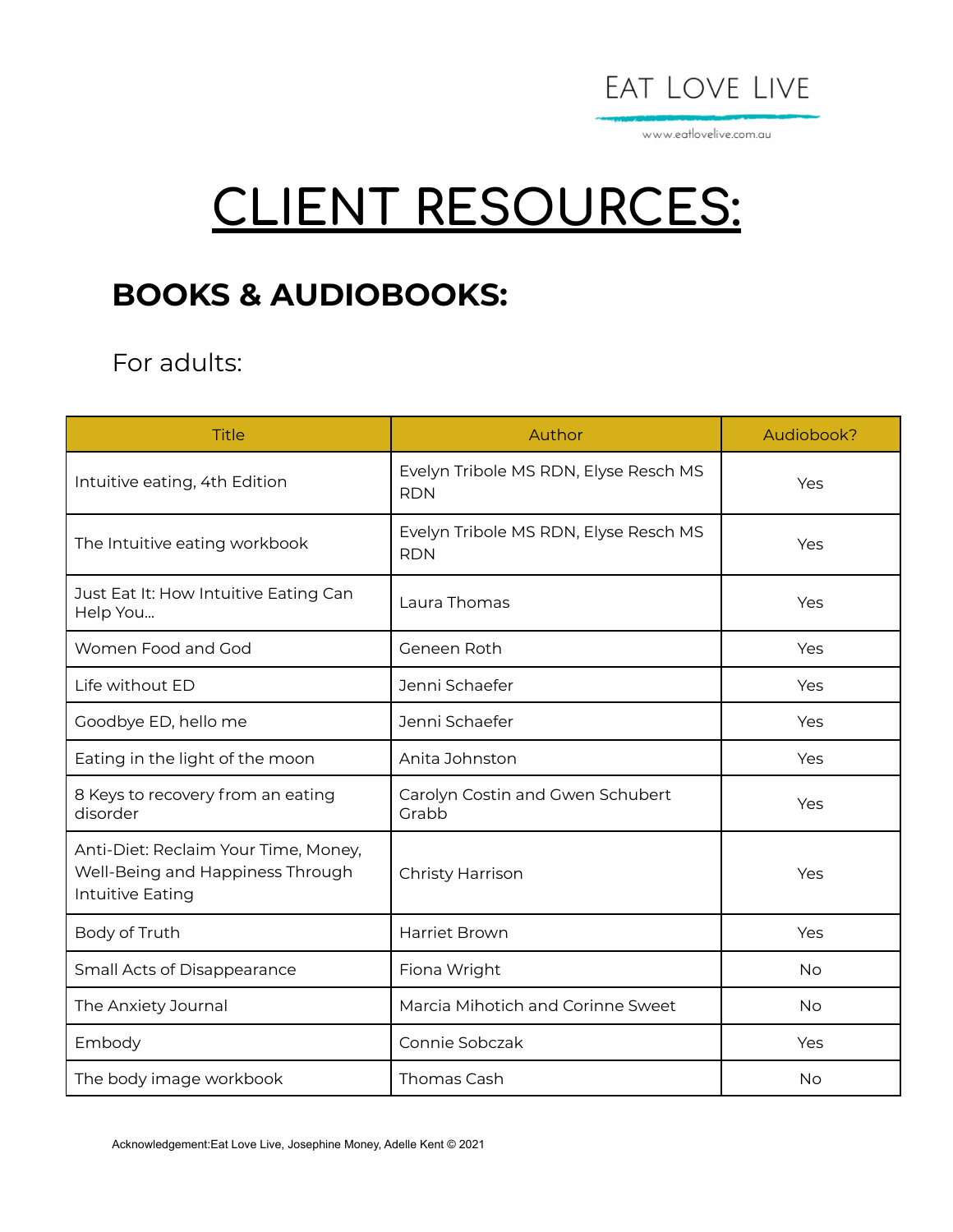www.eatlovelive.com.au

| Eat What You Love, Love What You Eat                                                                                                           | Michelle May                       | Yes |
|------------------------------------------------------------------------------------------------------------------------------------------------|------------------------------------|-----|
| Eat What You Love, Love What You Eat<br>with Diabetes: A Mindful Eating<br>Program for Thriving with Prediabetes<br>or Diabetes                | Michelle May and Megrette Fletcher | Yes |
| Eat What You Love, Love What You Eat<br>for Students. Mindful Eating Program<br>to Fuel the Life You Crave                                     | Michelle May                       | Yes |
| If not Dieting then what?                                                                                                                      | Dr. Rick Kausman                   | No  |
| Health at Every Size<br>The Surprising Truth About Your<br>Weight                                                                              | Dr Lindo Bacon                     | Yes |
| Body Respect: What Conventional<br>Health Books Get Wrong, Leave Out,<br>and Just Plain Fail to Understand<br>about Weight                     | Lindo Bacon and Lucy Aphramor      | Yes |
| Body Kindness: Transform Your Health<br>from the Inside Out--And Never Say<br>Diet Again                                                       | Rebecca Scritchfield               | Yes |
| Daring Greatly: How the Courage to Be<br>Vulnerable Transforms the Way We<br>Live, Love, Parent, and Lead                                      | Brené Brown                        | Yes |
| The Body is not an apology                                                                                                                     | Sonya Renee Taylor                 | Yes |
| Mastering your Mean Girl                                                                                                                       | Melissa Ambrosini                  | Yes |
| The Rules of "Normal" Eating:<br>A Commonsense Approach for Dieters,<br>Overeaters, Undereaters, Emotional<br>Eaters, and Everyone in Between! | Karen R Koeing                     | No  |
| Your Dieting Daughter:<br>Antidotes Parents can Provide for Body<br>Dissatisfaction, Excessive Dieting, and<br><b>Disordered Eating</b>        | Carolyn Costin                     | No  |
| The F*ck It Diet: Eating Should Be Easy                                                                                                        | Caroline Dooner                    | Yes |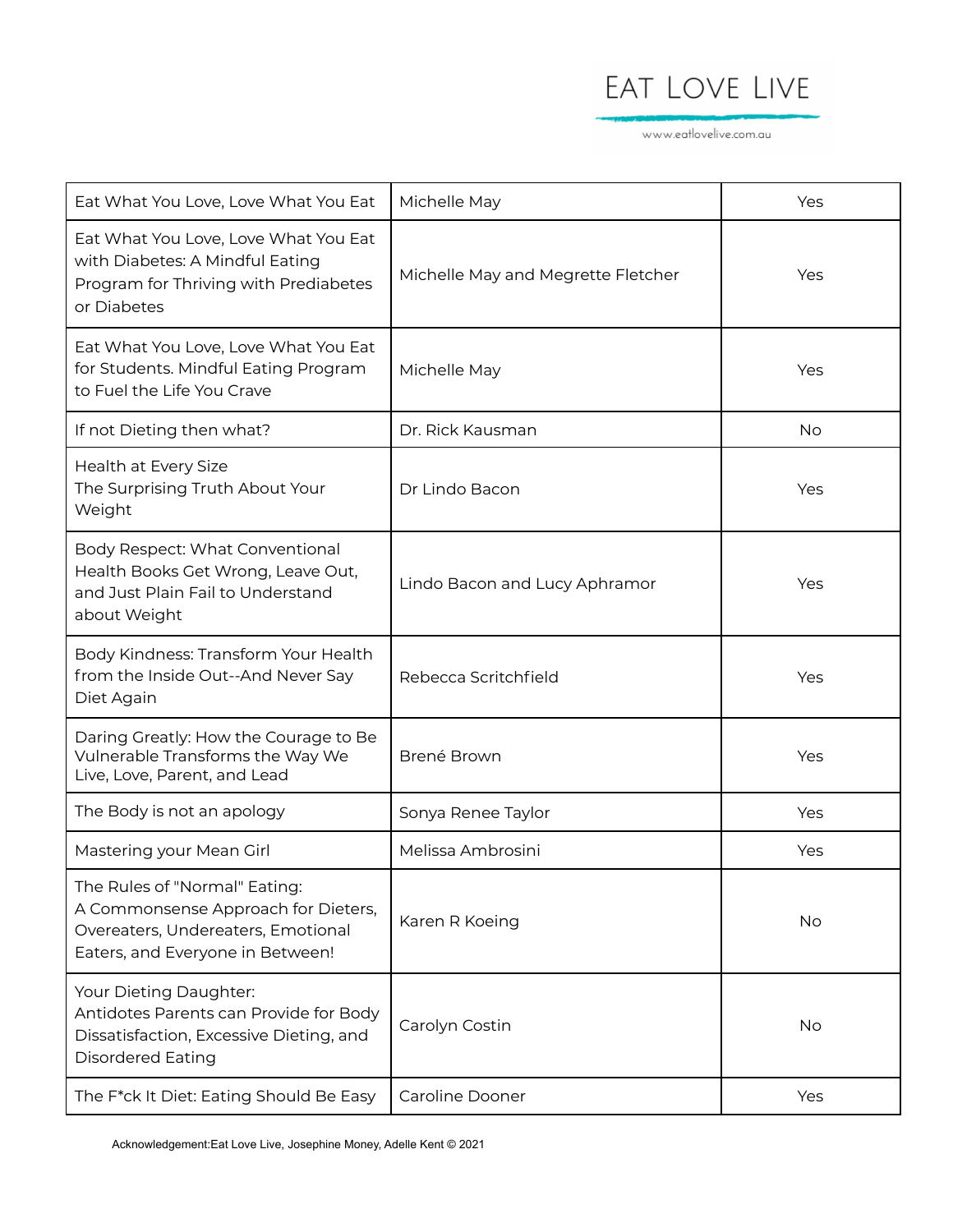www.eatlovelive.com.au

| Mindful Moment                                                                   | Louise Adams                | <b>No</b> |
|----------------------------------------------------------------------------------|-----------------------------|-----------|
| Eat Like An Athlete                                                              | Simone Austin               | No        |
| Anorexia nervosa: A recovery guide for<br>sufferers, families and friends        | Janet Treasure              | <b>No</b> |
| Boys get anorexia too                                                            | Jenny Langley               | <b>No</b> |
| <b>Brave Girl Eating</b>                                                         | Harriet Brown               | Yes       |
| The overcoming bulimia workbook                                                  | Randi E. McCabe             | No        |
| Shrill                                                                           | <b>Lindy West</b>           | Yes       |
| Dietland                                                                         | Sarai Walker                | Yes       |
| Beyond a Shadow of a Diet                                                        | Ellen Frankel & Judith Matz | <b>No</b> |
| Sick Enough                                                                      | Jennifer Gaudiani           | Yes       |
| Nourish: How to Heal Your Relationship<br>with Food, Body, and Self              | Heidi Schauster             | Yes       |
| No Period, Now What?                                                             | Nicola Rinaldi              | <b>No</b> |
| <b>Fat and Fertile</b>                                                           | Nicola Salmon               | No        |
| The Gifts of Imperfection                                                        | <b>Brene Brown</b>          | Yes       |
| Regaining yourself: Understanding and<br>conquering the eating disorder identity | Ira Sacker                  | No        |

# For children and teenagers:

| <b>Title:</b>        | <b>Author:</b>       | Age:    | Link:                                                                                                                                                                                                            |
|----------------------|----------------------|---------|------------------------------------------------------------------------------------------------------------------------------------------------------------------------------------------------------------------|
| Your Body Is Awesome | Sigrun Danielsdottir | $6 - 8$ | Your Body is Awesome                                                                                                                                                                                             |
| Listening to My Body | Gabi Garcia          | $8-12$  | Listening to My Body: A Guide to Helping Kids<br>Understand the Connection Between Their<br>Sensations (What the Heck Are Those?) and Feelings<br>So That They Can Get Better at Figuring Out What<br>They Need. |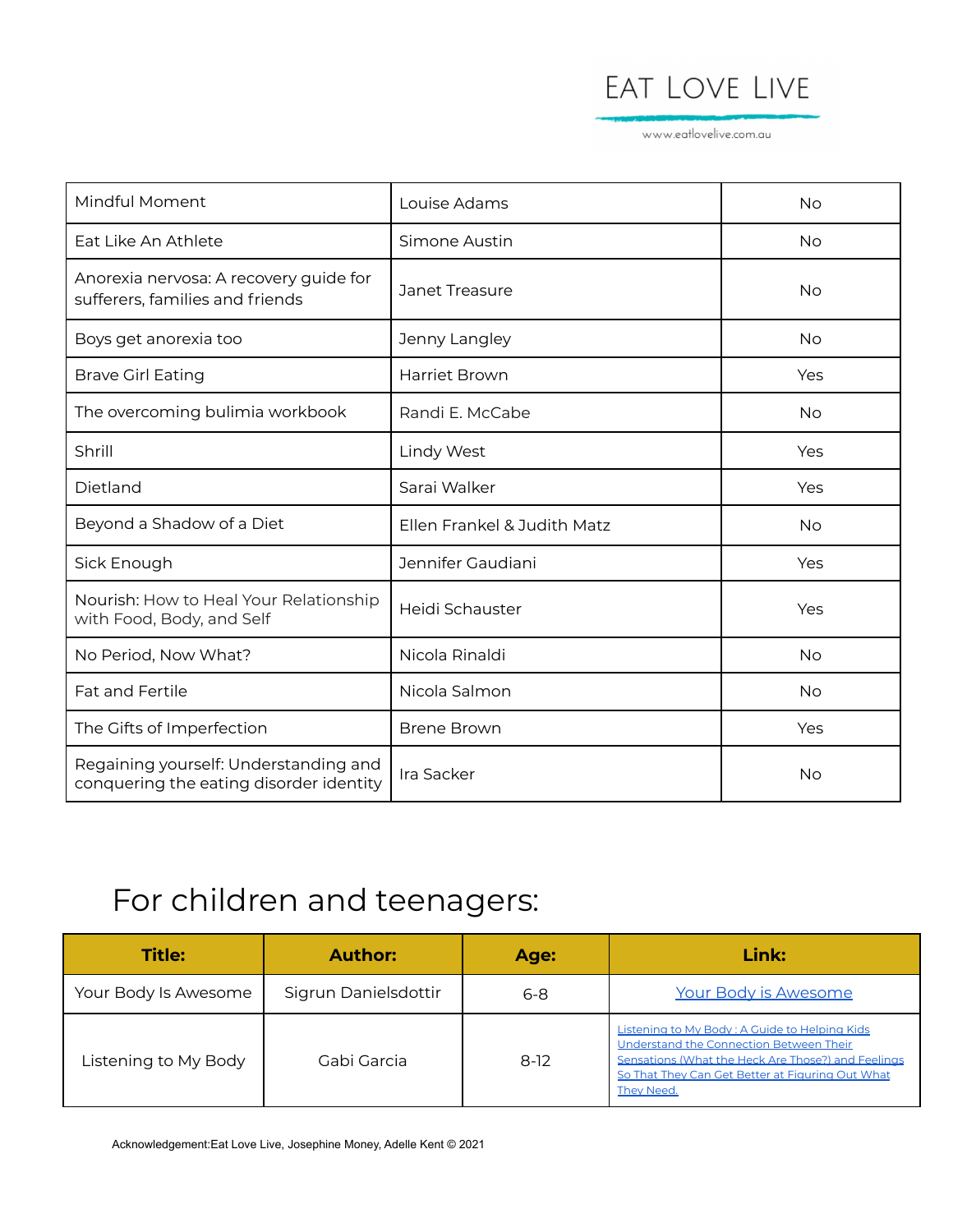www.eatlovelive.com.au

| Shapesville                                                                              | Andy Mills & Becky<br>Osborn | $O-5$        | Shapesville                                                                                   |
|------------------------------------------------------------------------------------------|------------------------------|--------------|-----------------------------------------------------------------------------------------------|
| Celebrate Your Body<br>(and it's Changes too!)                                           | Sonya Renee Taylor           | Girls: 10-14 | Celebrate Your Body (and Its<br>Changes, Too!): The Ultimate Puberty<br><b>Book for Girls</b> |
| What I Like About Me!                                                                    | Allia Zobel Nolan            | $3-5$        | <b>What I Like About Me!</b>                                                                  |
| Fat Kid Rules the World                                                                  | K.L. Going                   | $10-17$      | <b>Fat Kid Rules the World</b>                                                                |
| Diary of a Wimpy Kid:<br>The Ugly Truth                                                  | Jeff Kinney                  | $8-17$       | Diary of a Wimpy Kid: The Ugly Truth                                                          |
| Love Your Body                                                                           | Jess Sanders                 | $6+$         | Love your body                                                                                |
| A Non-Diet, Body Positive<br>Approach to Building a<br>Healthy Relationship with<br>Food | Elyse Resch                  | $12+$        | The Intuitive Eating Workbook for<br><b>Teens</b>                                             |
| <b>Brontorina</b>                                                                        | James Howe                   | $4 - 8$      | <b>Brontorina</b>                                                                             |
| The Boy Who Grew<br>Flowers                                                              | Jen Wojtowicz                | $4 - 8$      | The Boy Who Grew Flowers                                                                      |
| <b>Beautiful Girl</b>                                                                    | Christiane Northrup          | $3 - 7$      | Beautiful Girl: Celebrating the<br><b>Wonders of Your Body,</b>                               |
| Wonder                                                                                   | R.J. Palacio                 | $8-12$       | Wonder                                                                                        |
| The Second Life of<br>Abigail Walker                                                     | Frances O'Roark<br>Dowell    | $8-12$       | The Second Life of Abigail Walker                                                             |
| Stand Tall, Molly Lou<br>Melon                                                           | Patty Lovell                 | $O-5$        | <b>Stand Tall, Molly Lou Melon</b>                                                            |
| Little Miss Jessica Goes<br>to School                                                    | Jessica Smith                | $4 - 8$      | <b>Little Miss Jessica Goes to School</b>                                                     |
| The Whale Who<br>Wanted to be Small                                                      | Gill McBarnet                | $6 - 9$      | The Whale Who Wanted to be Small                                                              |
| I Like Myself!                                                                           | Karen Beaumont               | $6 - 8$      | <b>LLike Myself!</b>                                                                          |
| Amanda's Big Dream                                                                       | Judith Matz                  | $4-10$       | <b>Amanda's Big Dream</b>                                                                     |